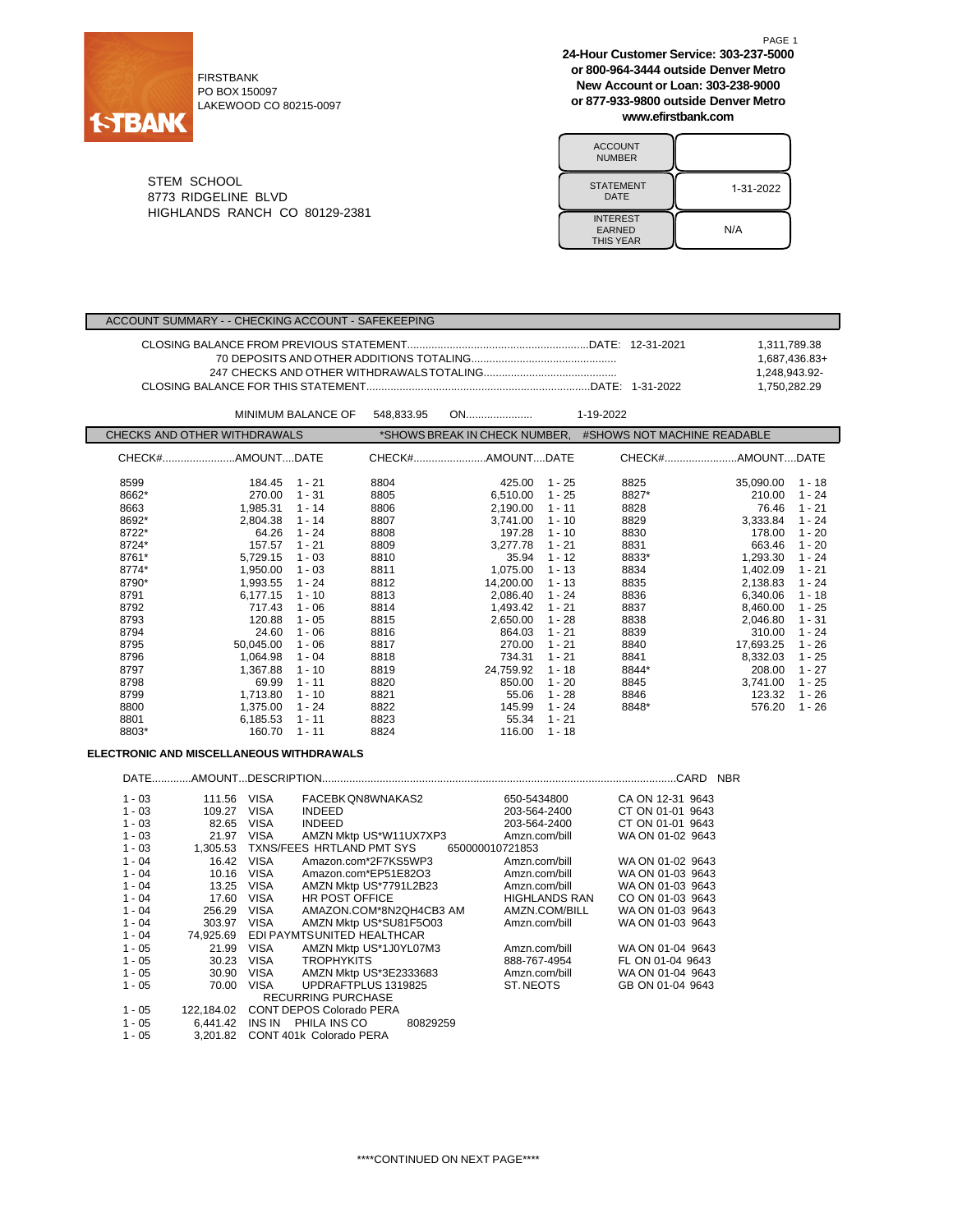

| <b>STATEMENT</b><br>DATE | 1-31-2022 |
|--------------------------|-----------|
|--------------------------|-----------|

### **ELECTRONIC AND MISCELLANEOUS WITHDRAWALSCONTINUED**

| $1 - 05$             | 20.00            |                            | EPAC PMT AXA EQUITABLE                    |                              |                                      |
|----------------------|------------------|----------------------------|-------------------------------------------|------------------------------|--------------------------------------|
| $1 - 06$             | 39.94            | <b>VISA</b>                | AMZN Mktp US*PI9T93KG3                    | Amzn.com/bill                | WA ON 01-05 9643                     |
| $1 - 06$             | 68.94            | <b>VISA</b>                | AMZN Mktp US*Q73F80KI3                    | Amzn.com/bill                | WA ON 01-05 9643                     |
| $1 - 06$             | 42.71            | <b>VISA</b>                | FEDEX OFFIC57400005744                    | <b>HIGHLANDS RAN</b>         | CO ON 01-05 9643                     |
| $1 - 07$             | 508.48           | VISA                       | PIONEER VALLEY BOOKS                      | 888-482-3906                 | MA ON 01-05 9643                     |
| $1 - 07$             | 5.00             | VISA                       | <b>CBI ONLINE</b>                         | 800-882-0757                 | CO ON 01-05 9643                     |
| $1 - 07$             | 5.00             | VISA                       | <b>CBI ONLINE</b>                         | 800-882-0757                 | CO ON 01-05 9643                     |
| $1 - 07$             | 5.00             | <b>VISA</b>                | <b>CBI ONLINE</b>                         | 800-882-0757                 | CO ON 01-05 9643                     |
| $1 - 07$             | 102.93           | <b>VISA</b>                | AMZN Mktp US*EI66J1TI3                    | Amzn.com/bill                | WA ON 01-06 9643                     |
| $1 - 07$             | 108.23           | <b>VISA</b>                | MICI HIGHLANDS RANCH                      | <b>HIGHLANDS RAN</b>         | CO ON 01-06 9643                     |
| $1 - 07$             | 29.00            | <b>VISA</b>                | SHOPIFY* 129922697                        | HTTPSSHOPIFY.                | IL ON 01-06 9643                     |
|                      |                  |                            | <b>RECURRING PURCHASE</b>                 |                              |                                      |
| $1 - 07$             | 2,785.00         | <b>VISA</b>                | SNOW MTN RANCH YMCA                       | 9708872152                   | CO ON 01-06 9643                     |
| $1 - 07$             | 71.75            | <b>VISA</b>                | PAYPAL*AATF                               | 402-935-7733                 | IL ON 01-06 9643                     |
| $1 - 07$             | 280.58           | <b>VISA</b>                | <b>CHARTERUP</b>                          | 415-2595590                  | GA ON 01-06 9643                     |
| $1 - 07$             | 31.87            | <b>VISA</b>                | AMZN Mktp US*UR6ZG2FL3                    | Amzn.com/bill                | WA ON 01-07 9643                     |
| $1 - 07$             | 25.00            |                            | TRANSFER shopify<br>ST-R0J6D5D3E5W4       |                              |                                      |
| $1 - 10$             | 5.00             | <b>VISA</b>                | <b>CBI ONLINE</b>                         | 800-882-0757                 | CO ON 01-06 9643                     |
| $1 - 10$             | 43.98            | <b>VISA</b>                | AMZN Mktp US*7M9WP3ME3                    | Amzn.com/bill                | WA ON 01-07 9643                     |
| $1 - 10$             | 11.89            | <b>VISA</b>                | AMZN Mktp US*WW1H93WA3                    | Amzn.com/bill                | WA ON 01-07 9643                     |
| $1 - 10$             | 5.00             | <b>VISA</b>                | <b>CBI ONLINE</b>                         | 800-882-0757                 | CO ON 01-07 9643                     |
| $1 - 10$             | 125.00           | <b>VISA</b>                | AWL*PEARSON EDUCATION                     | PRSONCS.COM                  | NJ ON 01-07 9643                     |
| $1 - 10$             | 475.00           | <b>VISA</b>                | WESTERN PSYCHOLOGICAL S                   | 424-2018800                  | CA ON 01-07 9643                     |
| $1 - 10$             | 9.25             | <b>VISA</b>                | AMZN Mktp US*XL5BF7LG3                    | Amzn.com/bill                | WA ON 01-07 9643                     |
| $1 - 10$             | 81.97            | <b>VISA</b>                | THE HOME DEPOT 1540                       | <b>HIGHLANDS RAN</b>         | CO ON 01-07 9643                     |
| $1 - 10$             | 70.00            | <b>VISA</b>                | EIG*CONSTANTCONTACT.COM                   | 855-2295506                  | MA ON 01-08 9643                     |
|                      |                  |                            | <b>RECURRING PURCHASE</b>                 |                              |                                      |
| $1 - 10$             | 4.00             | <b>VISA</b>                | D J*WALL-ST-JOURNAL                       | 800-568-7625                 | MA ON 01-08 9643                     |
|                      |                  |                            | RECURRING PURCHASE                        |                              |                                      |
| $1 - 11$             | 837.63           | <b>VISA</b>                | <b>CAROLINA BIOLOGIC SUPPL</b>            | 336-586-6301                 | NC ON 01-07 9643                     |
| $1 - 11$             | 6.99             | <b>VISA</b>                | AMZN Mktp US*P55OY3T63                    | Amzn.com/bill                | WA ON 01-07 9643                     |
| $1 - 11$             | 60.00            | <b>VISA</b>                | PY *Dinosaur Ridge                        | 303-6973466                  | CO ON 01-10 9643                     |
| $1 - 11$             | 186.72           | VISA                       | Amazon.com*VE5F62HZ3                      | Amzn.com/bill                | WA ON 01-10 9643                     |
| $1 - 11$             | 572.00           | <b>VISA</b>                | Amazon.com*EZ22C28L3                      | Amzn.com/bill                | WA ON 01-10 9643                     |
| $1 - 12$             | 176.00           | <b>VISA</b>                | WESTERN PSYCHOLOGICAL S                   | 424-2018800                  | CA ON 01-07 9643                     |
| $1 - 12$             | 417.99           | <b>VISA</b>                | AMAZON.COM*WB3BV1W83 AM                   | AMZN.COM/BILL                | WA ON 01-11 9643                     |
| $1 - 12$             | 317.50           | <b>DEBIT T</b>             | Xoom.com                                  |                              |                                      |
| $1 - 13$             | 5.00             | VISA                       | <b>CBI ONLINE</b>                         | 800-882-0757                 | CO ON 01-11 9643                     |
| $1 - 13$             | 5.00             | <b>VISA</b>                | <b>CBI ONLINE</b>                         | 800-882-0757                 | CO ON 01-11 9643                     |
| $1 - 13$<br>$1 - 13$ | 570.00           | <b>VISA</b><br><b>VISA</b> | UNIVERSITY OF COLORADO<br><b>INDEED</b>   | 303-8372182                  | CO ON 01-11 9643<br>CT ON 01-12 9643 |
| $1 - 13$             | 522.88<br>530.00 | <b>VISA</b>                | LONE TREE ARTS CENTER                     | 203-564-2400<br>720-509-1301 | CO ON 01-12 9643                     |
| $1 - 13$             | 249,793.31       |                            | PAYROLL STEM School                       |                              |                                      |
| $1 - 13$             | 53,756.99        |                            | TAXIMPND STEM School<br>ST071101          |                              |                                      |
| $1 - 13$             | 579.00           |                            | <b>BILL IMPND STEM School</b><br>ST071101 |                              |                                      |
| $1 - 14$             | 62.99            | <b>VISA</b>                | AMZN Mktp US*7X2KC18N3                    | Amzn.com/bill                | WA ON 01-12 9643                     |
| $1 - 14$             | 637.95           | <b>VISA</b>                | AMZN Mktp US*QH0842MM3                    | Amzn.com/bill                | WA ON 01-13 9643                     |
| $1 - 14$             | 118.76           | <b>VISA</b>                | QR-CODE-GENERATOR.COM                     | <b>BIELEFELD</b>             | DE ON 01-13 9643                     |
|                      |                  |                            | <b>RECURRING PURCHASE</b>                 |                              |                                      |
| $1 - 14$             | 95.90            | <b>VISA</b>                | AMZN Mktp US*F73841AC3                    | Amzn.com/bill                | WA ON 01-14 9643                     |
| $1 - 14$             | 3.76             |                            | TRANSFER shopify<br>ST-L0K4L3L7T7Y2       |                              |                                      |
| $1 - 18$             | 30.96            | <b>VISA</b>                | SAFEWAY#1480                              | <b>HIGHLANDS RAN</b>         | CO ON 01-13 9643                     |
| 1 - 18               | 54.24            | <b>VISA</b>                | SAFEWAY#1480                              | <b>HIGHLANDS RAN</b>         | CO ON 01-13 9643                     |
| $1 - 18$             | 57.86            | <b>VISA</b>                | AMZN MKTP US*7T2FE9KL3                    | AMZN.COM/BILL                | WA ON 01-13 9643                     |
| 1 - 18               | 509.50           | VISA                       | COLORADO SEWER SERVICE                    | 303-4240448                  | CO ON 01-14 9643                     |
| $1 - 18$             | 102.12           | <b>VISA</b>                | ROCKY MOUNTAIN CLAY                       | 303-8050516                  | CO ON 01-14 9643                     |
| $1 - 18$             | 22.88            | <b>VISA</b>                | AMZN Mktp US*9I6XI4FP3                    | Amzn.com/bill                | WA ON 01-14 9643                     |
| $1 - 18$             | 33.90            | <b>VISA</b>                | AMZN Mktp US*Z807V4BW3                    | Amzn.com/bill                | WA ON 01-14 9643                     |
| $1 - 18$             | 101.00           | <b>VISA</b>                | AMZN Mktp US*AL4SK5EW3                    | Amzn.com/bill                | WA ON 01-14 9643                     |
| $1 - 18$             | 25.89            | <b>VISA</b>                | AMZN Mktp US*994W51H43                    | Amzn.com/bill                | WA ON 01-14 9643                     |
| $1 - 18$             | 31.49            | <b>VISA</b>                | VISTAPR*VistaPrint.com                    | 866-8936743                  | MA ON 01-14 9643                     |
| $1 - 18$             | 69.51            | <b>VISA</b>                | DNH*GODADDY.COM                           | https://www.g                | AZ ON 01-14 9643                     |
| $1 - 18$             | 988.26           | VISA                       | AMZN MKTP US*BZ28Q0XY3                    | AMZN.COM/BILL                | WA ON 01-14 9643                     |
| $1 - 18$             | 4.00             | <b>VISA</b>                | NYTimes*NYTimes disc                      | 800-698-4637                 | NY ON 01-15 9643                     |
|                      |                  |                            | RECURRING PURCHASE                        |                              |                                      |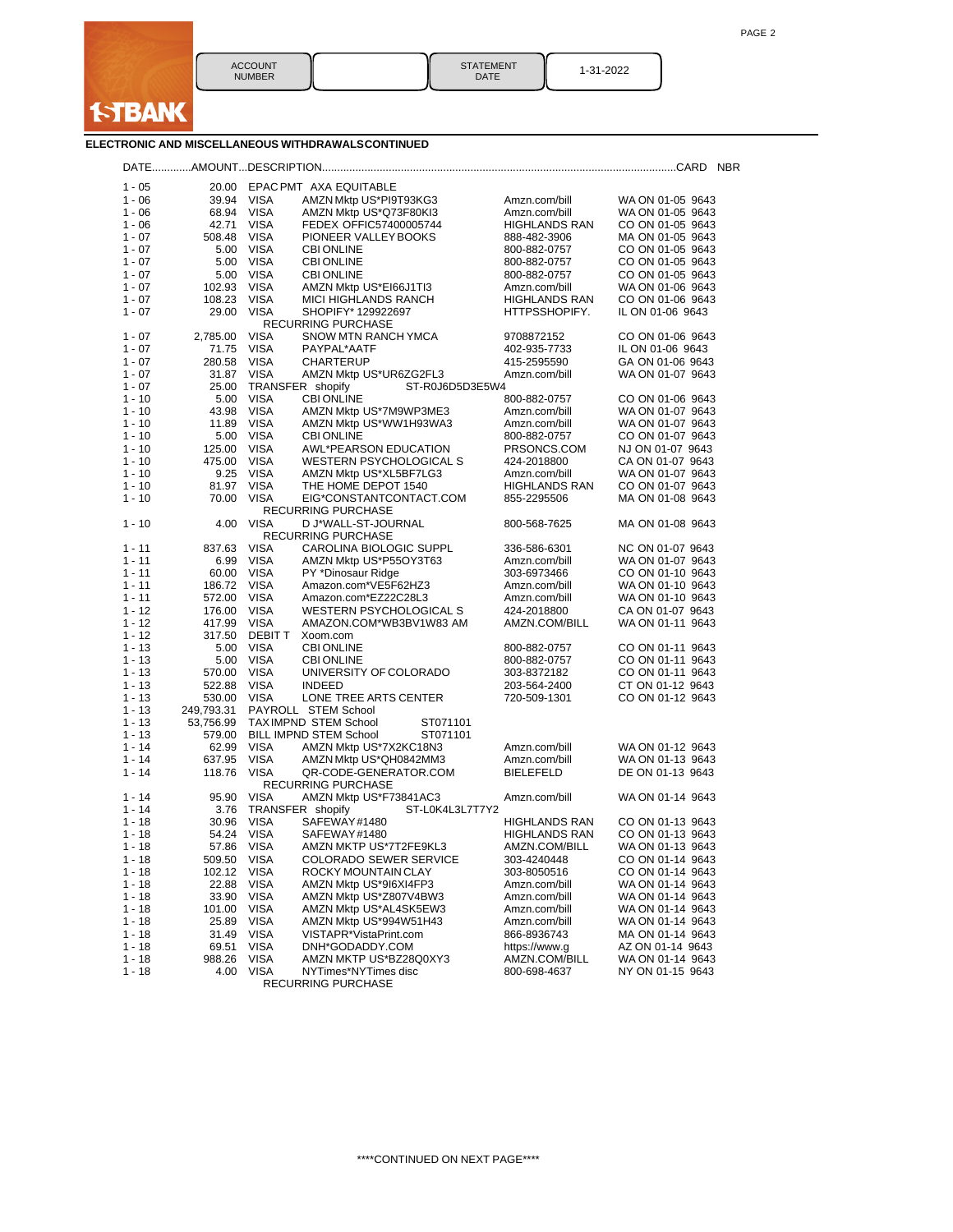

| <b>STATEMENT</b> |  |
|------------------|--|
| DATE             |  |

1-31-2022

### **ELECTRONIC AND MISCELLANEOUS WITHDRAWALSCONTINUED**

|                      |                |                            |                                                  |                                | <b>NBR</b>                           |
|----------------------|----------------|----------------------------|--------------------------------------------------|--------------------------------|--------------------------------------|
| $1 - 18$             | 188.89         | <b>VISA</b>                | AMZN Mktp US*WP5CD1883                           | Amzn.com/bill                  | WA ON 01-15 9643                     |
| $1 - 18$             | 14.99          | <b>VISA</b>                | AMZN Mktp US*KT4MG1RI3                           | Amzn.com/bill                  | WA ON 01-15 9643                     |
| $1 - 18$             | 57.83          | <b>VISA</b>                | AMZN Mktp US*K92XH99O3                           | Amzn.com/bill                  | WA ON 01-15 9643                     |
| $1 - 18$             | 123.50         | <b>VISA</b>                | AMZN Mktp US*PW0J40963                           | Amzn.com/bill                  | WA ON 01-16 9643                     |
| 1 - 18               | 511.82         | <b>VISA</b>                | <b>INDEED</b>                                    | 203-564-2400                   | CT ON 01-16 9643                     |
| $1 - 19$             | 29.99          | <b>VISA</b>                | MUSESCORE PRO                                    | SINT-DENIJS-W                  | BE ON 01-18 9643                     |
|                      |                |                            | <b>RECURRING PURCHASE</b>                        |                                |                                      |
| $1 - 19$             | 23.97          | <b>VISA</b>                | AMZN Mktp US*D73XC07G3                           | Amzn.com/bill                  | WA ON 01-19 9643                     |
| $1 - 19$             | 93.58          | <b>VISA</b>                | AMAZON.COM*0Y83I0UK3 AM                          | AMZN.COM/BILL                  | WA ON 01-19 9643                     |
| $1 - 19$             | 107,500.23     |                            | CONT DEPOS Colorado PERA                         |                                |                                      |
| $1 - 19$             | 2,955.31       |                            | CONT 401k Colorado PERA                          |                                |                                      |
| $1 - 19$             | 20.00          |                            | EPAC PMT AXA EQUITABLE                           |                                |                                      |
| $1 - 20$             | 50.98          | <b>VISA</b>                | AMZN Mktp US*QU1264XF3                           | Amzn.com/bill                  | WA ON 01-14 9643                     |
| $1 - 20$             | 187.96         | <b>VISA</b>                | SOUTHWES 52614725284                             | 800-435-9792                   | TX ON 01-18 9643                     |
| $1 - 20$             | 248.81         | <b>VISA</b>                | AMZN Mktp US*DG3X33V63                           | Amzn.com/bill                  | WA ON 01-19 9643                     |
| $1 - 20$             | 582.56         | <b>VISA</b>                | AMZN Mktp US*XJ2NJ8Q43                           | Amzn.com/bill                  | WA ON 01-19 9643                     |
| $1 - 20$             | 1,690.00       | <b>VISA</b>                | RAMBLIN EXPRESS, INC                             | 877-726-2546                   | CO ON 01-19 9643                     |
| $1 - 21$             | 5.00           | <b>VISA</b>                | <b>CBI ONLINE</b>                                | 800-882-0757                   | CO ON 01-19 9643                     |
| $1 - 21$             | 197.66         | <b>VISA</b>                | THE HOME DEPOT #1540                             | <b>LITTLETON</b>               | CO ON 01-19 9643                     |
| $1 - 21$             | 198.45         | <b>VISA</b>                | FEDEX OFFIC57400005744                           | <b>HIGHLANDS RAN</b>           | CO ON 01-20 9643                     |
| $1 - 21$             | 1.76           | <b>VISA</b>                | <b>HR POST OFFICE</b>                            | <b>HIGHLANDS RAN</b>           | CO ON 01-20 9643                     |
| $1 - 21$             | 1,872.21       | <b>VISA</b>                | CHARTERUP                                        | 415-2595590                    | GA ON 01-20 9643                     |
| $1 - 21$             | 1,872.21       | <b>VISA</b>                | <b>CHARTERUP</b>                                 | 415-2595590                    | GA ON 01-20 9643                     |
| $1 - 21$             | 211.54         | <b>VISA</b>                | <b>CUSTOMINK LLC</b>                             | 800-293-4232                   | VA ON 01-20 1535                     |
| $1 - 21$             | 1,009.35       |                            | RMRFUNDING ROCKY MTN RES CU                      | <b>RMRSTEM</b>                 |                                      |
| $1 - 21$             | 97.40          |                            | RMR MO FEE ROCKY MTN RES OP                      | <b>RMRSTEM</b>                 |                                      |
| $1 - 24$             | 113.25         | <b>VISA</b>                | AMZN Mktp US*AS74N20V3                           | Amzn.com/bill                  | WA ON 01-15 9643                     |
| $1 - 24$             | 49.98          | <b>VISA</b>                | AMZN Mktp US*R56YG5D73                           | Amzn.com/bill                  | WA ON 01-19 9643                     |
| $1 - 24$             | 68.08          | <b>VISA</b>                | AMAZON.COM*MA4PX9M33 AM                          | AMZN.COM/BILL                  | WA ON 01-19 9643                     |
| $1 - 24$             | 173.67         | <b>VISA</b>                | AMZN Mktp US*HE38A0PC3                           | Amzn.com/bill                  | WA ON 01-20 9643                     |
| $1 - 24$             | 82.67          | <b>VISA</b>                | AMZN Mktp US*BH6JQ8U83                           | Amzn.com/bill                  | WA ON 01-20 9643                     |
| $1 - 24$             | 60.19          | <b>VISA</b>                | WILLIAM V MACGILL & CO                           | 603-8892564                    | IL ON 01-20 9643                     |
| $1 - 24$             | 428.70         | <b>VISA</b>                | <b>GOLDEN HISTORY MUSEUMS</b>                    | <b>GOLDEN</b>                  | CO ON 01-20 9643                     |
| $1 - 24$             | 1,565.00       | <b>VISA</b>                | VISTAGE WORLDWIDE INC                            | 858-5236800                    | CA ON 01-20 9643                     |
| $1 - 24$             | 400.00         | <b>VISA</b>                | FACEBK7Q9M2BFBS2                                 | 650-5434800                    | CA ON 01-21 9643                     |
| $1 - 24$             | 21.29          | <b>VISA</b>                | AMZN Mktp US*HB44H2HL3                           | Amzn.com/bill                  | WA ON 01-21 9643                     |
| $1 - 24$             | 99.99          | <b>VISA</b>                | LE TEACHING CHANNEL                              | 952-388-3244                   | MN ON 01-22 9643                     |
| $1 - 24$             | 25.00          | <b>VISA</b>                | <b>INTUIT *QuickBooks Onli</b>                   | <b>CL.INTUIT.COM</b>           | CA ON 01-22 9643                     |
|                      |                |                            | <b>RECURRING PURCHASE</b>                        |                                |                                      |
| $1 - 24$             | 25.00          | <b>VISA</b>                | <b>INTUIT *QuickBooks Onli</b>                   | CL.INTUIT.COM                  | CA ON 01-22 9643                     |
|                      |                |                            | <b>RECURRING PURCHASE</b>                        |                                |                                      |
| $1 - 24$<br>$1 - 24$ | 13.98<br>20.40 | <b>VISA</b><br><b>VISA</b> | AMZN Mktp US*SC3HR2HP3<br>AMZN Mktp US*QX26W9JL3 | Amzn.com/bill<br>Amzn.com/bill | WA ON 01-22 9643<br>WA ON 01-22 9643 |
| $1 - 24$             | 509.80         | <b>VISA</b>                | <b>INDEED</b>                                    | 203-564-2400                   | CT ON 01-22 9643                     |
| $1 - 24$             | 99.29          | <b>VISA</b>                | AMZN Mktp US*0U1BT43C3                           |                                | WA ON 01-22 9643                     |
| $1 - 24$             | 96.92          | <b>VISA</b>                | AMZN Mktp US*419KC14T3                           | Amzn.com/bill<br>Amzn.com/bill | WA ON 01-22 9643                     |
| $1 - 24$             | 29.36          | <b>VISA</b>                | AMZN Mktp US*QK9I55NA3                           | Amzn.com/bill                  | WA ON 01-23 9643                     |
| $1 - 24$             | 109.95         | <b>VISA</b>                | AMZN Mktp US*DX9M66LG3                           | Amzn.com/bill                  | WA ON 01-23 9643                     |
| $1 - 24$             | 94.07          | <b>VISA</b>                | AMZN Mktp US*NC0TA06F3                           | Amzn.com/bill                  | WA ON 01-23 9643                     |
| $1 - 24$             | 5.19           | <b>VISA</b>                | AMZN Mktp US*DE4NR1BK3                           | Amzn.com/bill                  | WA ON 01-23 9643                     |
| $1 - 24$             | 0.33           |                            | TRANSFER shopify<br>ST-K9J0V0K0Q4D2              |                                |                                      |
| $1 - 25$             | 166.32         | <b>VISA</b>                | TREETOP PUBLISHING INC                           | 414-8561413                    | WI ON 01-24 9643                     |
| $1 - 25$             | 400.00         | <b>VISA</b>                | FACEBKT2MKMBPAS2                                 | 650-5434800                    | CA ON 01-24 9643                     |
| $1 - 25$             | 23.48          | <b>VISA</b>                | AMZN MKTP US*F40A23YI3                           | AMZN.COM/BILL                  | WA ON 01-25 9643                     |
| $1 - 26$             | 11.99          | <b>VISA</b>                | DENVER POST CIRCULATION                          | 303-832-3232                   | CO ON 01-24 9643                     |
|                      |                |                            | <b>RECURRING PURCHASE</b>                        |                                |                                      |
| $1 - 26$             | 30.90          | <b>VISA</b>                | THE HOME DEPOT #1540                             | LITTLETON                      | CO ON 01-24 9643                     |
| $1 - 26$             | 4.55           | <b>VISA</b>                | STAPLS7348689606000002                           | 877-8267755                    | TX ON 01-25 9643                     |
| $1 - 26$             | 26.88          | VISA                       | Amazon.com*R37SO3PU3                             | Amzn.com/bill                  | WA ON 01-25 9643                     |
|                      |                |                            |                                                  |                                |                                      |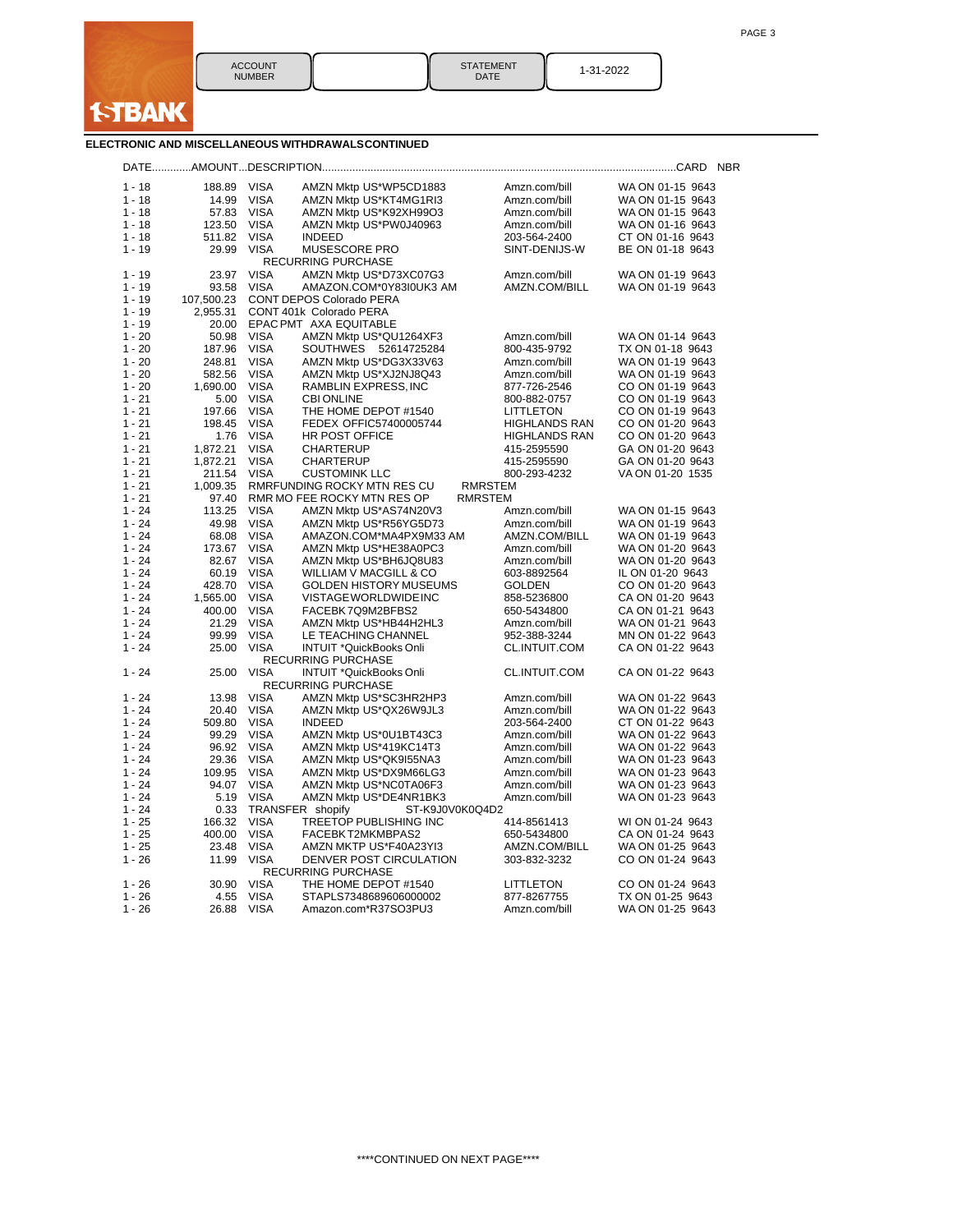

STATEMENT || 1-31-2022<br>DATE || 1-31-2022

### **ELECTRONIC AND MISCELLANEOUS WITHDRAWALSCONTINUED**

| $1 - 26$<br>$1 - 26$<br>$1 - 26$<br>$1 - 26$<br>$1 - 27$ | 50.96<br>82.50<br>6.47                 | VISA<br><b>VISA</b>    | AMZN Mktp US*052LF60O3<br>STAPLS7348689606000001<br>AWL*PEARSON EDUCATION | Amzn.com/bill<br>877-8267755 | TX ON 01-25 9643           |           |
|----------------------------------------------------------|----------------------------------------|------------------------|---------------------------------------------------------------------------|------------------------------|----------------------------|-----------|
|                                                          |                                        |                        |                                                                           |                              |                            |           |
|                                                          |                                        |                        |                                                                           | PRSONCS.COM                  | NJ ON 01-25 9643           |           |
|                                                          |                                        | <b>VISA</b>            | AMZN Mktp US*L79ZU34J3                                                    | Amzn.com/bill                | WA ON 01-26 9643           |           |
|                                                          | 83.97                                  | <b>VISA</b>            | KING SOOPERS #00                                                          | <b>HIGHLANDS RAN</b>         | CO ON 01-26 9643           |           |
|                                                          | 18.99                                  | <b>VISA</b>            | AMZN Mktp US*B82HN6EZ3                                                    | Amzn.com/bill                | WA ON 01-26 9643           |           |
| $1 - 27$                                                 | 265.72                                 | <b>VISA</b>            | AMZN Mktp US*ZU4KM8GZ3                                                    | Amzn.com/bill                | WA ON 01-26 9643           |           |
| $1 - 27$                                                 | 508.01                                 | <b>VISA</b>            | <b>INDEED</b>                                                             | 203-564-2400                 | CT ON 01-26 9643           |           |
| $1 - 27$                                                 | 105.00                                 | <b>VISA</b>            | <b>TAKEDOWN SPORTSWE</b>                                                  | <b>HTTPSTAKEDOWN</b>         | GA ON 01-26 9643           |           |
| $1 - 28$                                                 | 26.95                                  | <b>VISA</b>            | SHELL OIL 57442465704                                                     | <b>HIGHLANDS RAN</b>         | CO ON 01-26 9643           |           |
| $1 - 28$                                                 | 2,058.50                               | <b>VISA</b>            | RAMBLIN EXPRESS, INC                                                      | 877-726-2546                 | CO ON 01-26 9643           |           |
|                                                          |                                        |                        |                                                                           |                              |                            |           |
| $1 - 28$                                                 | 3,000.00                               | <b>VISA</b>            | SANCTUARY GOLF COURSE R                                                   | 303-2242860                  | CO ON 01-26 9643           |           |
| $1 - 28$                                                 | 5.00                                   | <b>VISA</b>            | <b>CBI ONLINE</b>                                                         | 800-882-0757                 | CO ON 01-26 9643           |           |
| $1 - 28$                                                 | 473.07                                 | <b>VISA</b>            | AMZN Mktp US*CN6ZE3Z93                                                    | Amzn.com/bill                | WA ON 01-27 9643           |           |
| $1 - 28$                                                 | 852.80                                 | <b>VISA</b>            | RAMBLIN EXPRESS, INC                                                      | 877-726-2546                 | CO ON 01-27 9643           |           |
| $1 - 28$                                                 | 2,090.90                               | <b>VISA</b>            | AMZN Mktp US*0M53D0KR3                                                    | Amzn.com/bill                | WA ON 01-27 9643           |           |
| $1 - 28$                                                 | 82.02                                  | <b>VISA</b>            | AMZN Mktp US*AQ51K6KP3                                                    | Amzn.com/bill                | WA ON 01-27 9643           |           |
| $1 - 28$                                                 | 33.95                                  | <b>VISA</b>            | AMZN Mktp US*UH0UW00T3                                                    | Amzn.com/bill                | WA ON 01-27 9643           |           |
| $1 - 28$                                                 | 851.60                                 | VISA                   | AMZN Mktp US*PX4C457X3                                                    | Amzn.com/bill                | WA ON 01-27 9643           |           |
| $1 - 28$                                                 | 50.00                                  | <b>VISA</b>            | UPDRAFTPLUS 1342102                                                       | ST. NEOTS                    | GB ON 01-27 9643           |           |
|                                                          |                                        |                        | <b>RECURRING PURCHASE</b>                                                 |                              |                            |           |
| $1 - 28$                                                 | 268,085.51                             |                        | PAYROLL STEM School                                                       |                              |                            |           |
| $1 - 28$                                                 | 56,177.19                              |                        | TAXIMPND STEM School<br>ST071101                                          |                              |                            |           |
| $1 - 28$                                                 | 588.45                                 |                        | <b>BILL IMPND STEM School</b><br>ST071101                                 |                              |                            |           |
| $1 - 31$                                                 | 12.48                                  | <b>VISA</b>            |                                                                           | Amzn.com/bill                | WA ON 01-27 9643           |           |
| $1 - 31$                                                 | 95.94 VISA                             |                        | AMZN Mktp US*RI5DG6NJ3                                                    | Amzn.com/bill                | WA ON 01-28 9643           |           |
|                                                          |                                        |                        | AMZN Mktp US*IJ10D6ZW3                                                    |                              |                            |           |
| $1 - 31$                                                 | 178.50                                 | <b>VISA</b>            | HR POST OFFICE                                                            | <b>HIGHLANDS RAN</b>         | CO ON 01-28 9643           |           |
| $1 - 31$                                                 | 34.96                                  | VISA                   | SAFEWAY#1480                                                              | <b>HIGHLANDS RAN</b>         | CO ON 01-28 9643           |           |
| $1 - 31$                                                 | 4,783.90                               | VISA                   | <b>CHAMPION TEAMWEAR</b>                                                  | 877-5978086                  | KS ON 01-28 9643           |           |
| $1 - 31$                                                 | 249.00                                 | <b>VISA</b>            | IN *ROCKY MOUNTAIN CLAY                                                   | 855-4625296                  | CO ON 01-28 9643           |           |
| $1 - 31$                                                 | 31.80                                  | <b>VISA</b>            | AMZN Mktp US*CZ0L71TS3                                                    | Amzn.com/bill                | WA ON 01-28 9643           |           |
| $1 - 31$                                                 | 225.93                                 | <b>VISA</b>            | SOUTHWES 52614761668                                                      | 800-435-9792                 | TX ON 01-28 9643           |           |
| $1 - 31$                                                 | 225.93                                 | VISA                   | SOUTHWES<br>52614761668                                                   | 800-435-9792                 | TX ON 01-28 9643           |           |
| $1 - 31$                                                 | 225.93                                 | <b>VISA</b>            | <b>SOUTHWES</b><br>52614761668                                            | 800-435-9792                 | TX ON 01-28 9643           |           |
| $1 - 31$                                                 | 225.93                                 | VISA                   | SOUTHWES<br>52614761668                                                   | 800-435-9792                 | TX ON 01-28 9643           |           |
| $1 - 31$                                                 | 225.93                                 | <b>VISA</b>            | <b>SOUTHWES</b><br>52614761668                                            | 800-435-9792                 | TX ON 01-28 9643           |           |
| $1 - 31$                                                 | 225.93                                 | VISA                   | <b>SOUTHWES</b><br>52614761668                                            | 800-435-9792                 | TX ON 01-28 9643           |           |
| $1 - 31$                                                 | 225.93                                 | <b>VISA</b>            | <b>SOUTHWES</b><br>52614761668                                            | 800-435-9792                 | TX ON 01-28 9643           |           |
|                                                          |                                        |                        |                                                                           |                              |                            |           |
| $1 - 31$                                                 | 225.93                                 | <b>VISA</b>            | <b>SOUTHWES</b><br>52614761668                                            | 800-435-9792                 | TX ON 01-28 9643           |           |
| $1 - 31$                                                 | 225.93                                 | VISA                   | SOUTHWES<br>52614761668                                                   | 800-435-9792                 | TX ON 01-28 9643           |           |
| $1 - 31$                                                 | 225.93                                 | <b>VISA</b>            | <b>SOUTHWES</b><br>52614761668                                            | 800-435-9792                 | TX ON 01-28 9643           |           |
| $1 - 31$                                                 | 225.93                                 | VISA                   | <b>SOUTHWES</b><br>52614761668                                            | 800-435-9792                 | TX ON 01-28 9643           |           |
| $1 - 31$                                                 | 225.93                                 | <b>VISA</b>            | <b>SOUTHWES</b><br>52614761668                                            | 800-435-9792                 | TX ON 01-28 9643           |           |
| $1 - 31$                                                 | 225.93                                 | VISA                   | <b>SOUTHWES</b><br>52614761668                                            | 800-435-9792                 | TX ON 01-28 9643           |           |
| $1 - 31$                                                 | 225.93                                 | <b>VISA</b>            | <b>SOUTHWES</b><br>52614761668                                            | 800-435-9792                 | TX ON 01-28 9643           |           |
| $1 - 31$                                                 | 225.93                                 | <b>VISA</b>            | <b>SOUTHWES</b><br>52614761668                                            | 800-435-9792                 | TX ON 01-28 9643           |           |
| $1 - 31$                                                 | 225.93                                 | VISA                   | SOUTHWES<br>52614761668                                                   | 800-435-9792                 | TX ON 01-28 9643           |           |
| $1 - 31$                                                 | 225.93                                 | <b>VISA</b>            | <b>SOUTHWES</b><br>52614761668                                            | 800-435-9792                 | TX ON 01-28 9643           |           |
|                                                          |                                        |                        |                                                                           |                              |                            |           |
| $1 - 31$                                                 | 225.93                                 | <b>VISA</b>            | <b>SOUTHWES</b><br>52614761668                                            | 800-435-9792                 | TX ON 01-28 9643           |           |
| $1 - 31$                                                 | 600.00                                 | <b>VISA</b>            | FACEBK PZ2VCBFBS2                                                         | 650-5434800                  | CA ON 01-28 9643           |           |
| $1 - 31$                                                 | 11,146.20                              |                        | XCELENERGY XCEL ENERGY-PSCO                                               |                              |                            |           |
| $1 - 31$                                                 | 158.31                                 |                        | <b>ACH FUNDS Heartland</b><br><b>MONTHLY</b>                              |                              |                            |           |
| $1 - 31$                                                 | 22.44                                  | <b>ACTIVITY CHARGE</b> |                                                                           |                              |                            |           |
|                                                          | DEPOSITS AND OTHER ADDITIONS           |                        |                                                                           |                              |                            |           |
|                                                          |                                        |                        |                                                                           |                              |                            |           |
| $1 - 20$<br><b>WIRE</b>                                  |                                        | 1,550,000.00           | $1 - 28$<br><b>DEPOSIT</b>                                                | 5,500.00                     | <b>DEPOSIT</b><br>$1 - 28$ | 61,081.16 |
|                                                          | ELECTRONIC AND MISCELLANEOUS ADDITIONS |                        |                                                                           |                              |                            |           |
|                                                          |                                        |                        |                                                                           |                              |                            |           |
|                                                          |                                        |                        |                                                                           |                              |                            |           |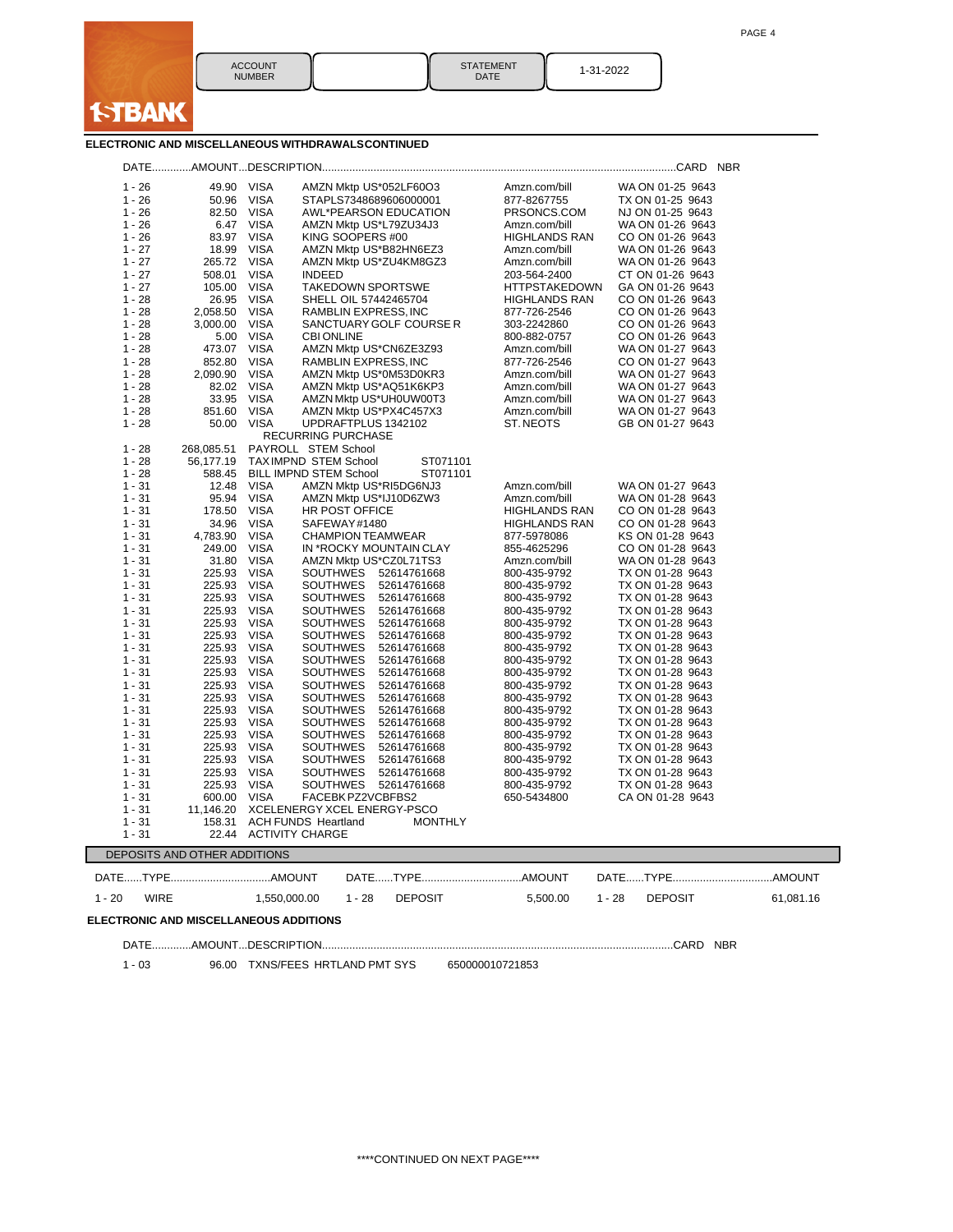| <b>ACCOUNT</b><br><b>NUMBER</b> | <b>STATEMENT</b><br><b>DATE</b> | 1-31-2022 |
|---------------------------------|---------------------------------|-----------|

**f-TBANK** 

**ELECTRONIC AND MISCELLANEOUS ADDITIONS CONTINUED**

|                      |             |                                                                                                | <b>NBR</b>                           |
|----------------------|-------------|------------------------------------------------------------------------------------------------|--------------------------------------|
| $1 - 03$             |             | 671.22 DEPOSIT * NON-PREPRINTED FORM                                                           |                                      |
| $1 - 03$             | 1,384.00    | TXNS/FEES HRTLAND PMT SYS<br>650000010721853                                                   |                                      |
| $1 - 04$             | 830.00      | TXNS/FEES HRTLAND PMT SYS<br>650000010721853                                                   |                                      |
| $1 - 05$             | 23.67       | TRANSFER shopify<br>ST-B6A3F2H9B8F8                                                            |                                      |
| $1 - 05$             |             | 746.87 RMR RETURN ROCKY MTN RES CU<br>RMRSTEM                                                  |                                      |
| $1 - 05$             |             | 1,042.00 TXNS/FEES HRTLAND PMT SYS<br>650000010721853                                          |                                      |
| $1 - 06$             |             | 1,063.00 TXNS/FEES HRTLAND PMT SYS<br>650000010721853                                          |                                      |
| $1 - 07$             |             | 918.00 TXNS/FEES HRTLAND PMT SYS<br>650000010721853                                            |                                      |
| $1 - 10$             |             | 100.00 ACH FUNDS Heartland<br>4948415                                                          |                                      |
| $1 - 10$             |             | 1,140.00 TXNS/FEES HRTLAND PMT SYS<br>650000010721853                                          |                                      |
| $1 - 10$             |             | 1,235.05 TXNS/FEES HRTLAND PMT SYS<br>650000010721853                                          |                                      |
| $1 - 10$             |             | 2,145.00 TXNS/FEES HRTLAND PMT SYS<br>650000010721853                                          |                                      |
| $1 - 10$<br>$1 - 10$ |             | 99.99 VISA<br><b>AMZN Mktp US</b><br>Amzn.com/bill<br>Amzn.com/bill                            | WA ON 01-07 9643<br>WA ON 01-07 9643 |
| $1 - 11$             | 199.89 VISA | <b>AMZN Mktp US</b><br>1,128.00 TXNS/FEES HRTLAND PMT SYS                                      |                                      |
| $1 - 12$             |             | 650000010721853<br>51.90 TRANSFER shopify<br>ST-N5Q1D8C5D2G3                                   |                                      |
| $1 - 12$             | 1,621.00    | TXNS/FEES HRTLAND PMT SYS<br>650000010721853                                                   |                                      |
| $1 - 13$             |             | 130.00 ACH FUNDS Heartland<br>4954259                                                          |                                      |
| $1 - 13$             |             | 6,281.00 TXNS/FEES HRTLAND PMT SYS<br>650000010721853                                          |                                      |
| $1 - 14$             |             | 25.00 ACH FUNDS Heartland<br>4959624                                                           |                                      |
| $1 - 14$             |             | 300.00 TRANSFER SportsEngine<br>ST-D2V0P4F1T3O6                                                |                                      |
| $1 - 14$             | 3,063.00    | TXNS/FEES HRTLAND PMT SYS<br>650000010721853                                                   |                                      |
| $1 - 14$             | 299.95 VISA | AMZN Mktp US<br>Amzn.com/bill                                                                  | WA ON 01-13 9643                     |
| $1 - 18$             |             | 50.00 ACH FUNDS Heartland<br>4965808                                                           |                                      |
| $1 - 18$             |             | 150.00 TRANSFER SportsEngine<br>ST-P8Z4L1D0Q9L1                                                |                                      |
| $1 - 18$             |             | 538.00 ACH FUNDS Heartland<br>4959803                                                          |                                      |
| $1 - 18$             |             | 1,892.00 TXNS/FEES HRTLAND PMT SYS<br>650000010721853                                          |                                      |
| $1 - 18$             |             | 1,895.00 TXNS/FEES HRTLAND PMT SYS<br>650000010721853                                          |                                      |
| $1 - 18$             |             | 3,882.00 TXNS/FEES HRTLAND PMT SYS<br>650000010721853                                          |                                      |
| $1 - 18$             |             | 4,303.00 TXNS/FEES HRTLAND PMT SYS<br>650000010721853                                          |                                      |
| $1 - 19$<br>$1 - 19$ |             | 518.00 ACH FUNDS Heartland<br>4966940<br>1,321.00 TXNS/FEES HRTLAND PMT SYS<br>650000010721853 |                                      |
| $1 - 19$             |             | 2,686.36 ACH Pmt WORTHINGTON-OLSO<br>5319018551                                                |                                      |
| $1 - 20$             |             | 350.00 ACH FUNDS Heartland<br>4970501                                                          |                                      |
| $1 - 20$             | 3,296.00    | TXNS/FEES HRTLAND PMT SYS<br>650000010721853                                                   |                                      |
| $1 - 21$             |             | 64.00 ACH FUNDS Heartland<br>4972164                                                           |                                      |
| $1 - 21$             |             | 4,679.00 TXNS/FEES HRTLAND PMT SYS<br>650000010721853                                          |                                      |
| $1 - 21$             |             | 1.52 VISA<br>VISTAPR*VistaPrint.com<br>866-8936743                                             | MA ON 01-20 9643                     |
| $1 - 24$             |             | 289.00 ACH FUNDS Heartland<br>4975026                                                          |                                      |
| $1 - 24$             |             | 340.00 TXNS/FEES HRTLAND PMT SYS<br>650000010721853                                            |                                      |
| $1 - 24$             |             | 1,243.00 TXNS/FEES HRTLAND PMT SYS<br>650000010721853                                          |                                      |
| $1 - 24$             |             | 2,065.00 TXNS/FEES HRTLAND PMT SYS<br>650000010721853                                          |                                      |
| $1 - 24$             | 3,265.21    | MISC PAYUSAC TREAS 310<br>443020883027005                                                      |                                      |
| $1 - 25$             |             | 250.00 ACH FUNDS Heartland<br>4982561                                                          |                                      |
| $1 - 25$             |             | 385.00 TXNS/FEES HRTLAND PMT SYS<br>650000010721853                                            |                                      |
| $1 - 25$             |             | 1,200.00 ACH FUNDS Heartland<br>4977861                                                        |                                      |
| $1 - 25$<br>$1 - 26$ | 649.95 VISA | <b>AMZN Mktp US</b><br>Amzn.com/bill<br>340.00 ACH FUNDS Heartland                             | WA ON 01-25 9643                     |
| $1 - 26$             |             | 4987110<br>600.00 TRANSFER SportsEngine<br>ST-L7M5Z6F9P3A2                                     |                                      |
| $1 - 26$             |             | 1,920.00 TXNS/FEES HRTLAND PMT SYS<br>650000010721853                                          |                                      |
| $1 - 27$             |             | 300.00 TRANSFER SportsEngine<br>ST-B8U7K1N5A1X3                                                |                                      |
| $1 - 27$             |             | 579.00 ACH FUNDS Heartland<br>4992048                                                          |                                      |
| $1 - 27$             | 1,905.00    | TXNS/FEES HRTLAND PMT SYS<br>650000010721853                                                   |                                      |
| $1 - 28$             |             | 150.00 TRANSFER SportsEngine<br>ST-Z0B7T3F9I4N5                                                |                                      |
| $1 - 28$             |             | 289.00 ACH FUNDS Heartland<br>4995367                                                          |                                      |
| $1 - 28$             |             | 911.00 TXNS/FEES HRTLAND PMT SYS<br>650000010721853                                            |                                      |
| $1 - 31$             |             | 25.00 ACH FUNDS Heartland<br>5000682                                                           |                                      |
| $1 - 31$             |             | 25.00 ACH FUNDS Heartland<br>5003921                                                           |                                      |
| 1 - 31               |             | 150.00 TRANSFER SportsEngine<br>ST-H3R3E3P8X9S1                                                |                                      |
|                      |             |                                                                                                |                                      |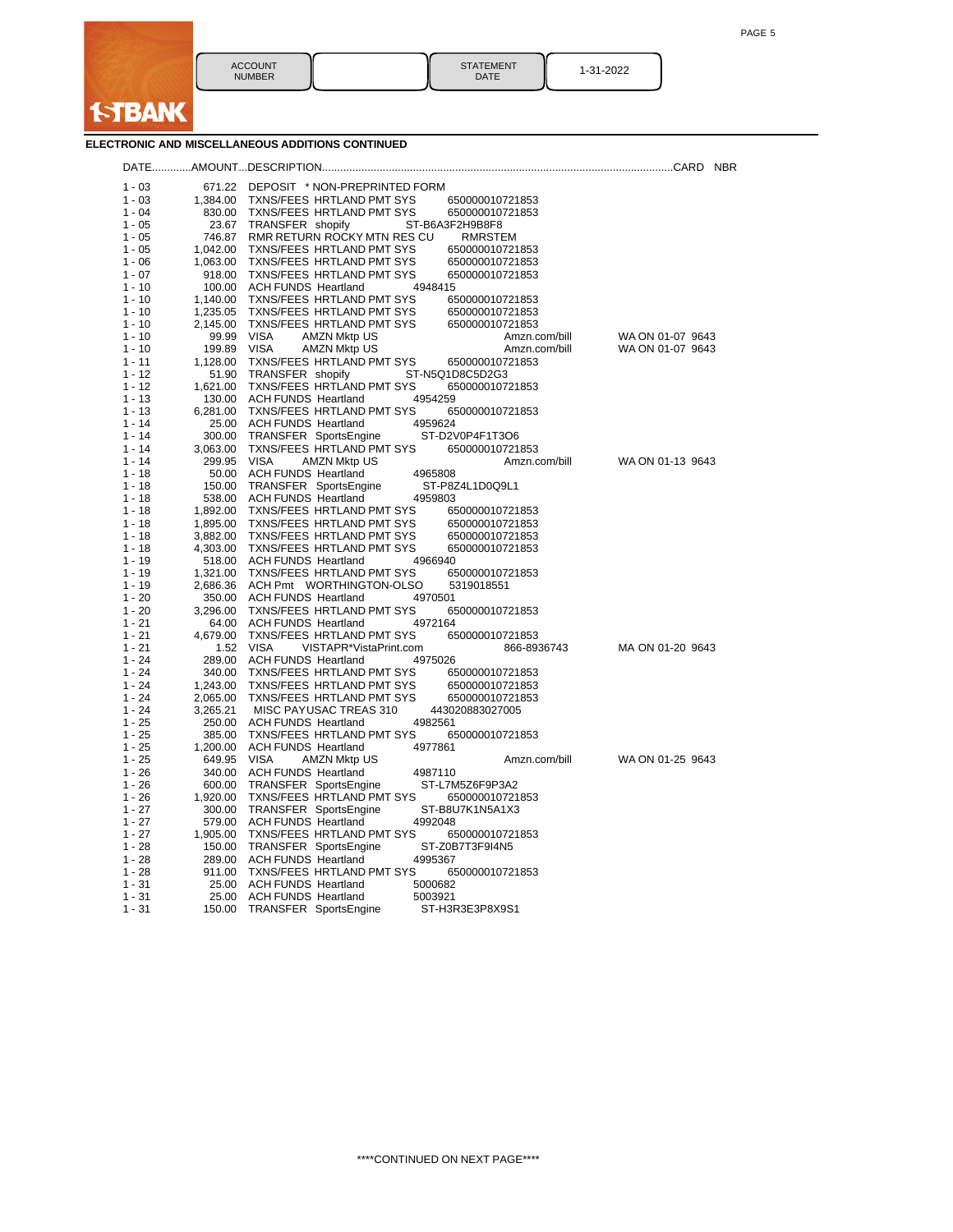| <b>ACCOUNT</b><br><b>NUMBER</b> | <b>STATEMENT</b><br><b>DATE</b> | 1-31-2022 |
|---------------------------------|---------------------------------|-----------|

**ISTBANK** 

| ELECTRONIC AND MISCELLANEOUS ADDITIONS CONTINUED                                                                                                                            |                                                                                                                                                                                              |                                                                                  |                                                                                                       |                                                                                                              |                                                                                                                                                           |  |  |  |
|-----------------------------------------------------------------------------------------------------------------------------------------------------------------------------|----------------------------------------------------------------------------------------------------------------------------------------------------------------------------------------------|----------------------------------------------------------------------------------|-------------------------------------------------------------------------------------------------------|--------------------------------------------------------------------------------------------------------------|-----------------------------------------------------------------------------------------------------------------------------------------------------------|--|--|--|
|                                                                                                                                                                             |                                                                                                                                                                                              |                                                                                  |                                                                                                       |                                                                                                              |                                                                                                                                                           |  |  |  |
| $1 - 31$<br>$1 - 31$<br>$1 - 31$<br>$1 - 31$<br>$1 - 31$<br>$1 - 31$<br>119.00 VISA<br>$1 - 31$<br>149.99 VISA                                                              | 390.00 TXNS/FEES HRTLAND PMT SYS<br>400.00 ACH FUNDS Heartland<br>561.00 TXNS/FEES HRTLAND PMT SYS<br>942.00 TXNS/FEES HRTLAND PMT SYS<br>1,192.10 DONATION BENEVITY FUND                    | 4997903<br>AMAZON.COM AMZN.COM/BIL<br>AMAZON.COM AMZN.COM/BIL                    | 650000010721853<br>650000010721853<br>650000010721853<br>7BP8BE2JRV<br>AMZN.COM/BILL<br>AMZN.COM/BILL | WA ON 01-28 9643<br>WA ON 01-28 9643                                                                         |                                                                                                                                                           |  |  |  |
| <b>DAILY BALANCE SUMMARY</b>                                                                                                                                                |                                                                                                                                                                                              |                                                                                  |                                                                                                       |                                                                                                              |                                                                                                                                                           |  |  |  |
|                                                                                                                                                                             |                                                                                                                                                                                              |                                                                                  |                                                                                                       |                                                                                                              |                                                                                                                                                           |  |  |  |
| $1 - 03$<br>$1 - 04$<br>$1 - 05$<br>$1 - 06$<br>$1 - 07$<br>$1 - 10$<br>$1 - 11$                                                                                            | 1304,630.47<br>1228,852.11<br>1098,543.39<br>1048,667.77<br>1045,627.93<br>1036,519.66<br>1027,378.10                                                                                        | $1 - 12$<br>$1 - 13$<br>$1 - 14$<br>$1 - 18$<br>$1 - 19$<br>$1 - 20$<br>$1 - 21$ | 1028,103.57<br>713,477.39<br>711,456.29<br>654,931.67<br>548,833.95<br>2098,028.18<br>2088,791.67     | $1 - 24$<br>$1 - 25$<br>$1 - 26$<br>$1 - 27$<br>$1 - 28$<br>$1 - 31$                                         | 2078,950.60<br>2053, 377. 72<br>2037,496.83<br>2039,175.11<br>1770,025.27<br>1750,282.29                                                                  |  |  |  |
| EARNINGS AND ACTIVITY CHARGE SUMMARY                                                                                                                                        |                                                                                                                                                                                              |                                                                                  |                                                                                                       |                                                                                                              |                                                                                                                                                           |  |  |  |
| EARNINGS CREDIT CALCULATION<br>AVERAGE ACCOUNT BALANCE<br>AVERAGE COLLECTED BALANCE<br>AVERAGE INVESTABLE BALANCE<br>EARNINGS ON INVESTABLE BAL @ .050% FOR 31 DAYS         | LESS RESERVE REQUIREMENT @ 10%                                                                                                                                                               |                                                                                  |                                                                                                       | 1,352,581<br>1,346,660<br>134.666-<br>1,211,994<br>51.47                                                     |                                                                                                                                                           |  |  |  |
| <b>ACTIVITY CHARGES</b><br>NUMBER DESCRIPTION<br>61 DEBITS<br>3 CREDITS<br>23 ACH DEBITS<br>59 ACH CREDITS<br>1 INCOMING WIRE<br><b>ICM BASE FEE</b><br>NET ACTIVITY CHARGE | 15 DEPOSITED ITEMS<br>2 FIRSTBANK BUSINESS VISA CARDS<br>4 INTERNATIONAL TRANS FEES<br>MAINT. FEE (CHECK SAFEKEEPING)<br><b>TOTALACTIVITY CHARGES</b><br>(TOTALCHARGES LESS EARNINGS CREDIT) |                                                                                  | COST<br>.20<br>.30<br>.10<br>.15<br>.20<br>10.00<br>2.00                                              | CHARGE<br>12.20<br>.90<br>1.50<br>3.45<br>11.80<br>10.00<br>10.00<br>4.00<br>8.06<br>12.00<br>73.91<br>22.44 | <b>REQUIRED</b><br><b>DEPOSIT</b><br>319,211<br>23,548<br>39,247<br>90,269<br>308,746<br>261,649<br>261,649<br>104,660<br>210,889<br>313,979<br>1,933,847 |  |  |  |
| HOW ARE WE DOING?                                                                                                                                                           |                                                                                                                                                                                              |                                                                                  |                                                                                                       |                                                                                                              |                                                                                                                                                           |  |  |  |

We are working very hard to maintain the highest level of customer service possible. But if we make a mistake, or you receive poor service from any of our employees, we want you to let us know. Please call one of our customer representatives at 303-231-2000 (outside metro Denver: 1-800-230-1060) with any question or complaint. We will do our best to solve your problem. If our service was especially good, we'd like to hear about that too. We welcome any suggestions you might have about new products or ways we could improve our service to you. Thank you for banking with us!